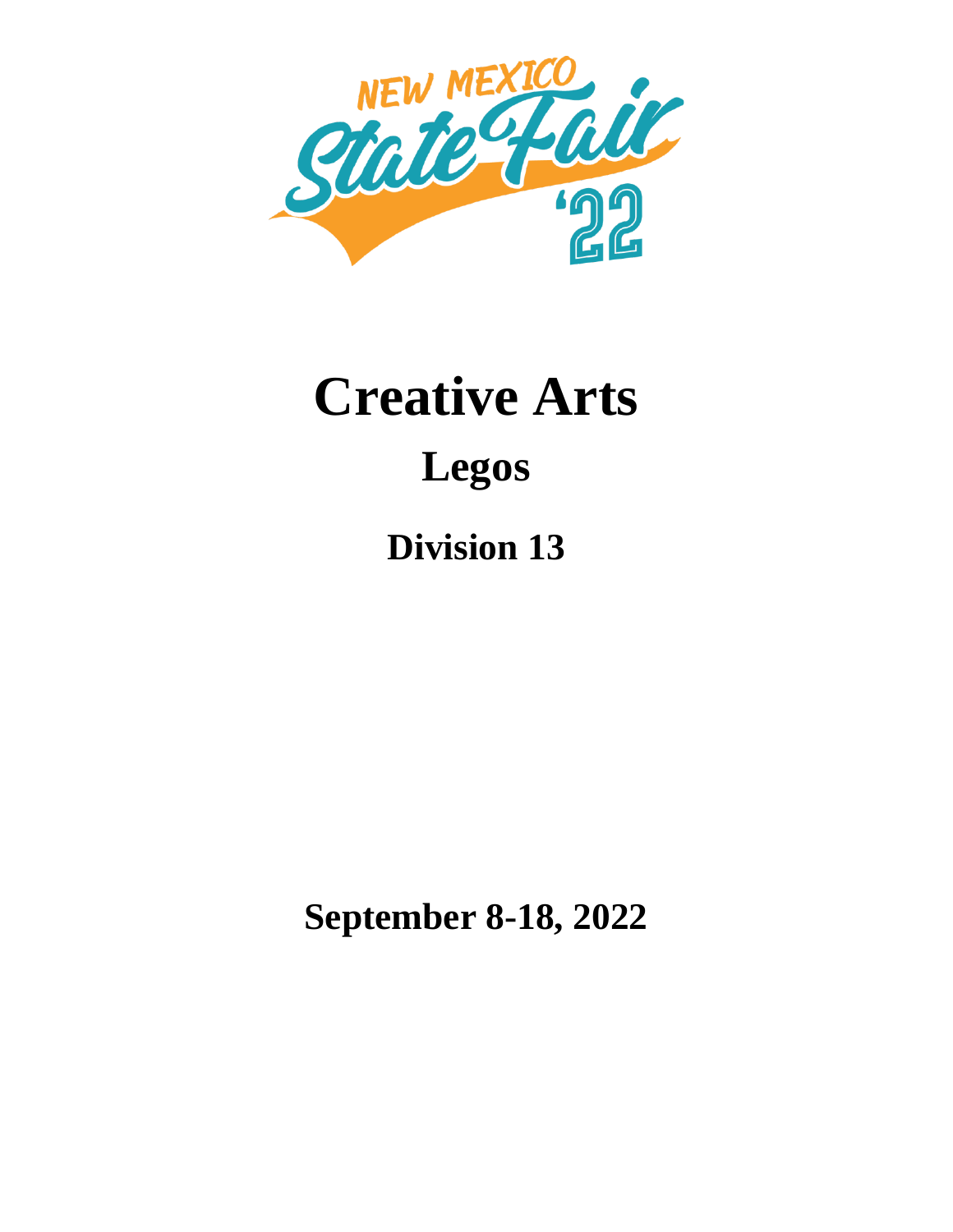#### **Entry Dates**

**FRIDAY, AUGUST 26, 2022 9:00 AM to 5:00 PM SATURDAY, AUGUST 27, 2022 9:00 AM to 5:00 PM Entry Fee: \$5.00**

## **Special Rules**

- 1. One entry per section and one class only.
- 2. Entry must be constructed by the exhibitor.
- 3. Entry must be accompanied by a description.
- 4. Entry must allow for other entries to be displayed side by side.
- 5. Entry for competition or non-ribbon exhibit must fit within the limitations of display cases that are available. If entries are not the right size, they will **not** be accepted and there will be **NO EXCEPTIONS**.
- 6. Must have a **sturdy base** other than the one included with Legos. Fair will **not** provide material for bases.
- 7. All entries must be **no larger than** 12" wide X 18" long X 16" high and **must** have a base to prevent Legos from coming apart when moved. All pieces must be scoured, to prevent them from falling off.
- 8. Entry must not have been entered in previous competitions.
- 9. Non-ribbon exhibits will be displayed only if space permits.
- 10. Entries will not be reviewed by theme with the exception of the Bionicle Competition.
- 11. Entries will be judged on Creativity, Ingenuity and Imagination.
- 12. Bionicles must have stand and base to support them.
- 13. If entry appears too unstable, entrant may be asked to pick up model, and may be unable to participate.

# **Legos Sections 453-458**

| Section 453 - Tykes        | 5 years and under - non-ribbon<br>will exhibit if space permits |
|----------------------------|-----------------------------------------------------------------|
| Section 454 - Junior Youth | 6-7 years old                                                   |
| Section 455 - Youth        | 8-10 years old                                                  |
| Section 456 - Senior Youth | 11-13 years old                                                 |
| Section 457 - Young Adult  | 14-16 years old                                                 |
| Section 458 - Adult        | 17 years and over - non-ribbon<br>will exhibit if space permits |